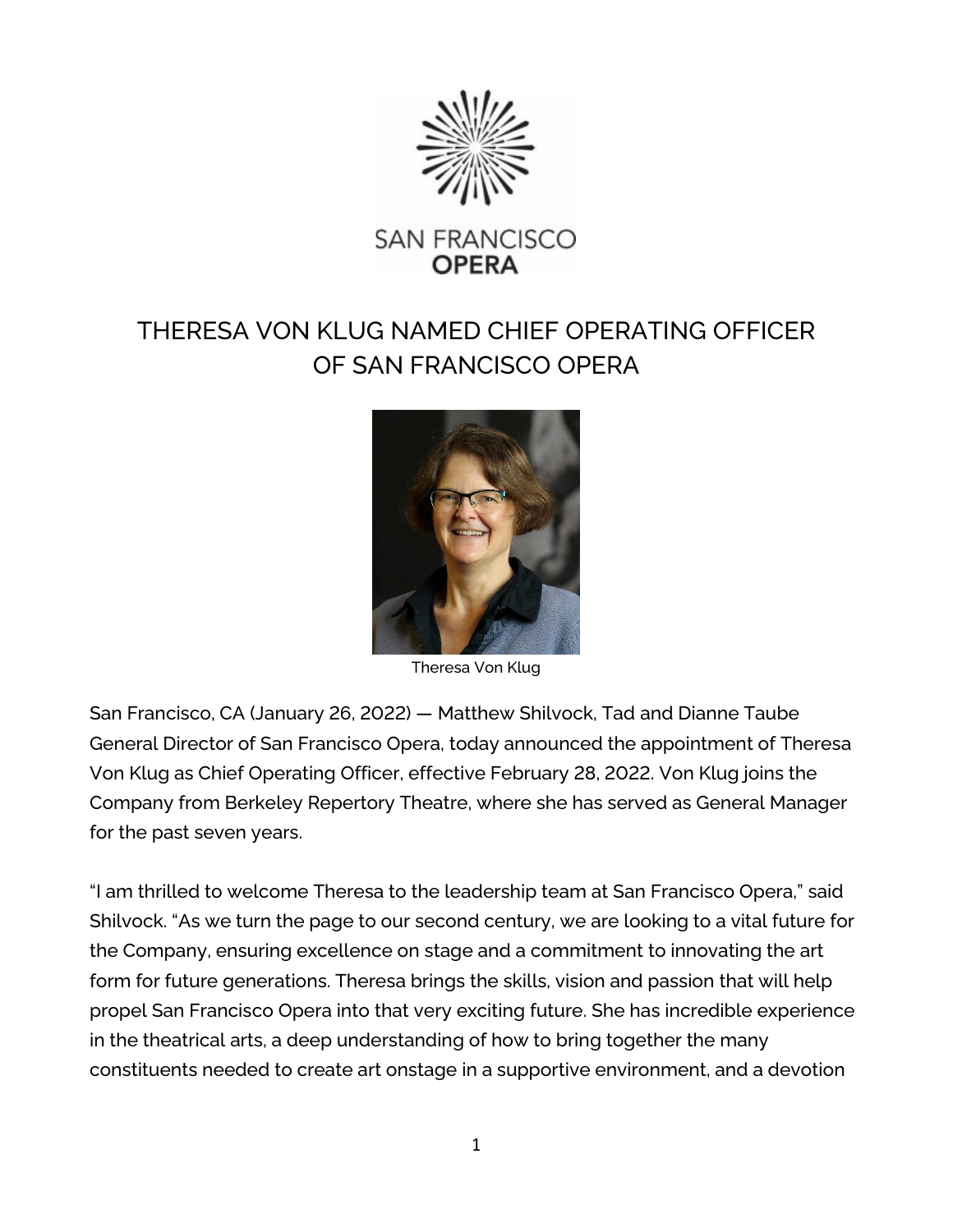to creating impactful art for broad and diverse audiences. I am so excited for what will be possible with her leadership."

Von Klug joins the Opera's leadership team in this newly created role, reporting to Matthew Shilvock. She will be a strategic partner to the General Director, advancing strategic initiatives and working closely with Shilvock to operationalize the vision and goals of the Company. As San Francisco Opera moves into its 2022-23 Centennial Season and second century, Von Klug will play a critical role in framing and shaping future directions, developing new initiatives, and connecting departments together to ensure seamless operations. She will directly oversee the administration of a number of departments including Music Operations (which includes the Orchestra, Chorus and Dance Corps), Patron Operations and the San Francisco Opera Archives.

"It is an honor to join San Francisco Opera as they celebrate and move into their second century of creating exceptional and inspiring art," said Von Klug. "I am excited to collaborate with Matthew and the team to continue to strengthen the organization's work culture, which supports the creation of art that is deeply rooted in San Francisco Opera's rich history and community. This is a brilliant company of staff, orchestra members, artists and crew members to be working alongside, building new initiatives for opera in the next century."

Theresa Von Klug joins San Francisco Opera from Berkeley Repertory Theatre where, as a member of the executive team, she has supervised day-to-day operations since 2015, directing a broad team of managers, overseeing operations, managing labor relations, and leading cross-functional initiatives. Prior to Berkeley Repertory Theatre, Von Klug served as Interim General Manager of the Public Theater in New York City, General Manager and Line Producer for New York's Theatre for a New Audience and Production Manager for the New Jersey Performing Arts Center. A highly experienced producer and theatrical administrator, Von Klug has a M.S. in Labor Relations and Human Resources Management from Baruch College in New York, and a B.F.A. in Theater from Arizona State University.

2